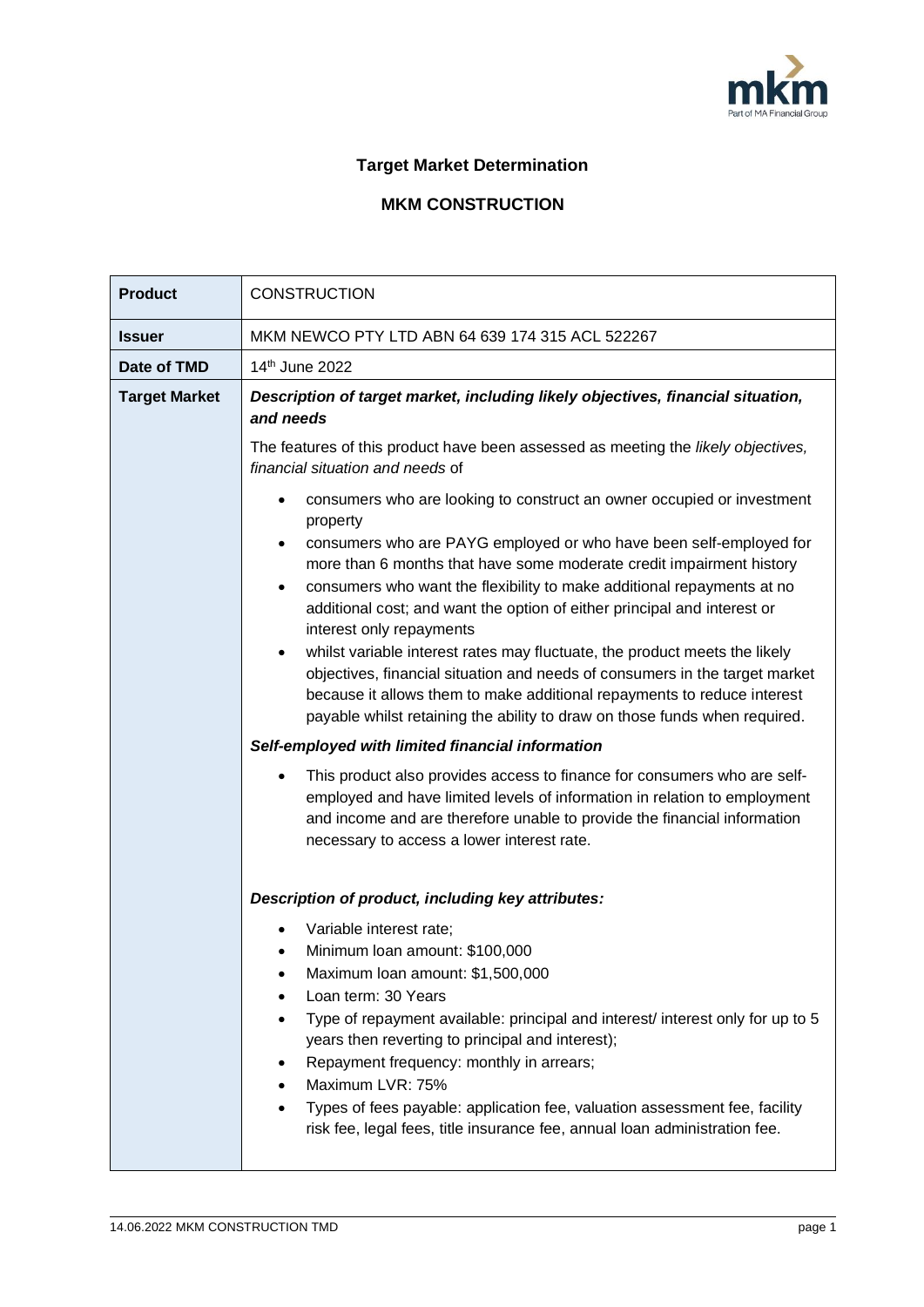

|                                          | Description of likely objectives, financial situation and needs of consumers in<br>the target market<br>This product is designed for consumers with:<br>Likely objectives: seeking flexibility to make extra repayments without a fee;<br>$\bullet$<br>Likely financial situation: meet the lender's credit assessment requirements;<br>$\bullet$<br>regular income.<br>Likely needs: to purchase or refinance a home.<br>$\bullet$<br>Classes of consumers for whom the product is clearly unsuitable<br>This product is not suitable for consumers who:<br>do not meet the eligibility requirements;<br>٠<br>are seeking the certainty of fixed repayments over the term of the loan;<br>are seeking an offset account                                                                                                                                         |
|------------------------------------------|------------------------------------------------------------------------------------------------------------------------------------------------------------------------------------------------------------------------------------------------------------------------------------------------------------------------------------------------------------------------------------------------------------------------------------------------------------------------------------------------------------------------------------------------------------------------------------------------------------------------------------------------------------------------------------------------------------------------------------------------------------------------------------------------------------------------------------------------------------------|
| <b>Distribution</b><br><b>Conditions</b> | <b>Distribution conditions</b><br>The following distribution channel and conditions have been assessed as being<br>appropriate to direct the distribution of the product to the target market:<br>Third party distributors - Mortgage Brokers subject to Best Interests Duty<br>(BID) and related obligations<br>The distribution channels and conditions are appropriate because:<br>our distributors have been adequately trained to understand their DDO<br>٠<br>obligations;<br>all applications submitted by mortgage brokers must comply with our<br>٠<br>policies and procedures, including meeting the eligibility requirements for<br>the loan;<br>mortgage brokers must be appropriately authorised; and<br>mortgage brokers are subject to a higher duty under BID to ensure that the<br>product is in the best interests of the particular consumer. |
| <b>Review</b><br><b>Triggers</b>         | The review triggers that would reasonably suggest that the TMD is no longer<br>appropriate include:<br>A significant dealing of the product to consumers outside the target market<br>٠<br>occurs;<br>A significant number of complaints are received from customers in relation<br>٠<br>to their purchase or use of the product;<br>There is a material change to the product or the terms and conditions of the<br>$\bullet$<br>product occurs which would cause the TMD to no longer be appropriate;<br>There are material changes to regulatory environment;<br>٠<br>There are high rates of default; and<br>$\bullet$<br>There are high rates of hardship                                                                                                                                                                                                   |